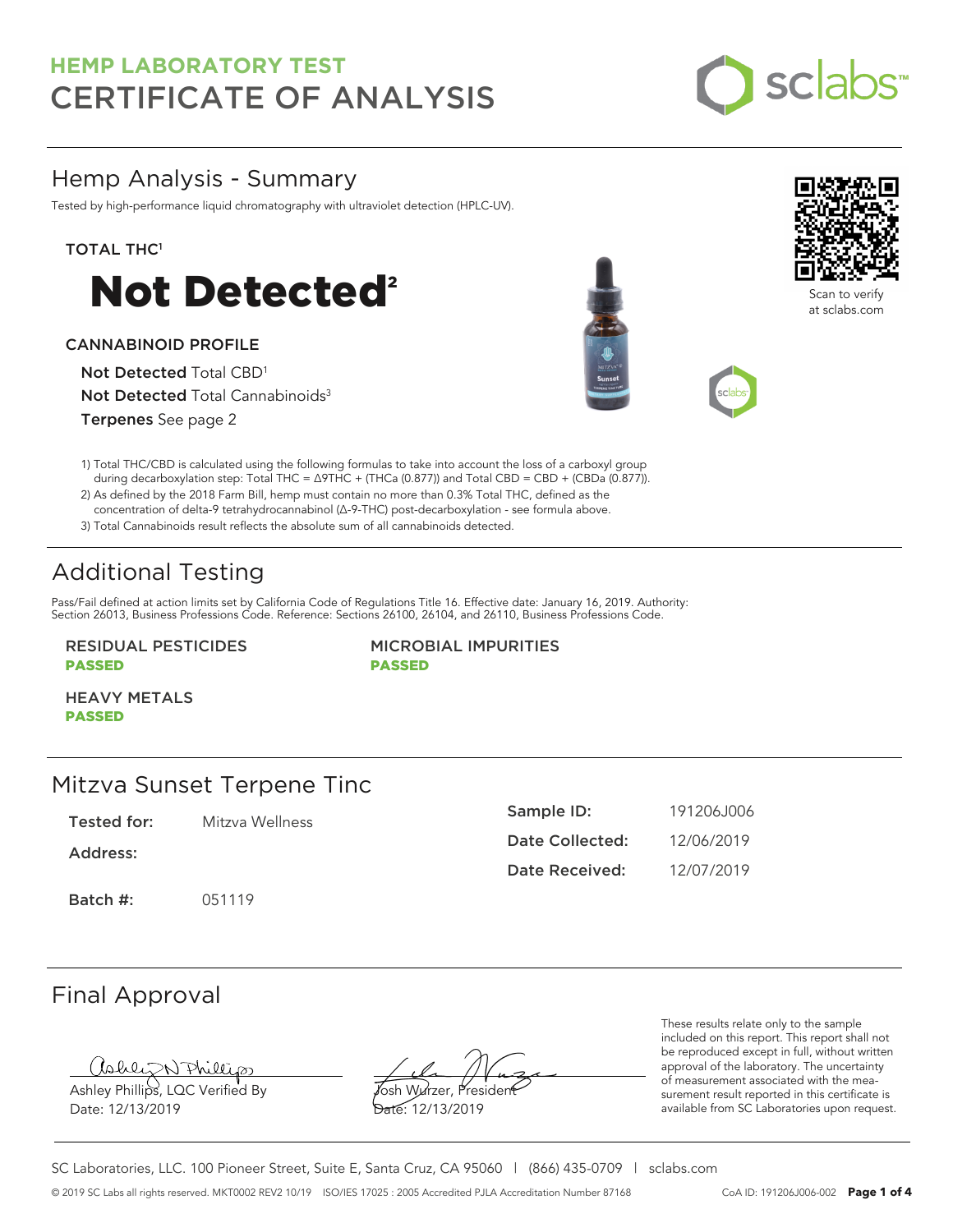

| Sample Name:        | Mitzva Sunset Terpene Tinc |
|---------------------|----------------------------|
| LIMS Sample ID:     | 191206J006                 |
| Batch #:            | 051119                     |
| Source Metrc ID(s): |                            |
|                     |                            |
|                     |                            |
| Sample Type:        | Infused, Liquid Edible     |
| Batch Count:        |                            |
| Sample Count:       |                            |
| Unit Volume:        | 30 Milliliters per Unit    |
| Serving Mass:       |                            |
| Density:            | 0.9302 g/mL                |

#### **Moisture Test Results**

Moisture

#### **Cannabinoid Test Results 12/10/2019**

Cannabinoid analysis utilizing High Performance Liquid Chromatography (HPLC, QSP 5-4-4-4)

**Results (%)**

|                                                | mg/mL                     | %         | $LOD / LOQ$ mg/mL |
|------------------------------------------------|---------------------------|-----------|-------------------|
| ∆9THC                                          | ND                        | ND.       | 0.0009 / 0.003    |
| $\triangle$ 8THC                               | <b>ND</b>                 | ND.       | 0.0009 / 0.003    |
| <b>THCa</b>                                    | <b>ND</b>                 | <b>ND</b> | 0.0009 / 0.003    |
| <b>THCV</b>                                    | <b>ND</b>                 | <b>ND</b> | 0.0004 / 0.001    |
| <b>THCVa</b>                                   | <b>ND</b>                 | <b>ND</b> | 0.0013 / 0.004    |
| <b>CBD</b>                                     | <b>ND</b>                 | <b>ND</b> | 0.0009 / 0.003    |
| CBDa                                           | <b>ND</b>                 | <b>ND</b> | 0.0009 / 0.003    |
| <b>CBDV</b>                                    | <b>ND</b>                 | <b>ND</b> | 0.0004 / 0.001    |
| <b>CBDVa</b>                                   | <b>ND</b>                 | <b>ND</b> | 0.0003 / 0.001    |
| <b>CBG</b>                                     | <b>ND</b>                 | <b>ND</b> | 0.001 / 0.003     |
| CBGa                                           | <b>ND</b>                 | <b>ND</b> | 0.0008 / 0.002    |
| <b>CBL</b>                                     | <b>ND</b>                 | <b>ND</b> | 0.0021 / 0.006    |
| <b>CBN</b>                                     | <b>ND</b>                 | <b>ND</b> | 0.0009 / 0.003    |
| <b>CBC</b>                                     | <b>ND</b>                 | <b>ND</b> | 0.0011 / 0.003    |
| <b>CBCa</b>                                    | <b>ND</b>                 | <b>ND</b> | 0.0015 / 0.005    |
| <b>Sum of Cannabinoids:</b>                    | <b>ND</b>                 | <b>ND</b> | ND                |
| Total THC (Δ9THC+0.877*THCa)                   | <b>ND</b>                 | ND.       | ND.               |
| Total CBD (CBD+0.877*CBDa)                     | <b>ND</b>                 | ND        | ND.               |
| $\triangle$ 9THC per Unit<br>∆9THC per Serving | Action Limit mg<br>1000.0 | Pass      | <b>ND</b>         |

#### **Batch Photo**







SC Laboratories, LLC 100 Pioneer Street, Suite E Santa Cruz, CA 95060 (866) 435-0709 | sclabs.com

| Date Collected: | 12/06/2019      |  |
|-----------------|-----------------|--|
| Date Received:  | 12/07/2019      |  |
| Tested for:     | Mitzva Wellness |  |
| License #:      |                 |  |
| Address:        |                 |  |
| Produced by:    |                 |  |
| License #:      |                 |  |
| Address:        |                 |  |
|                 |                 |  |
|                 |                 |  |

#### **Terpene Test Results 12/13/2019**

Terpene analysis utilizing Gas Chromatography - Flame Ionization Detection (GC - FID)

|                                     | mg/g      | ℅         | LOD / LOQ mg/g |
|-------------------------------------|-----------|-----------|----------------|
| <b>7</b> Pinene                     | 0.208     | 0.0208    | 0.022 / 0.067  |
| Camphene                            | <b>ND</b> | <b>ND</b> | 0.027 / 0.08   |
| Sabinene                            | <b>ND</b> | <b>ND</b> | 0.027 / 0.082  |
| <b>7</b> Pinene                     | 0.190     | 0.0190    | 0.027 / 0.081  |
| Myrcene                             | 1.857     | 0.1857    | 0.027 / 0.082  |
| <sup>2</sup> Phellandrene           | $<$ LOQ   | $<$ LOQ   | 0.037 / 0.111  |
| 3 Carene                            | 0.379     | 0.0379    | 0.029 / 0.087  |
| <b>7</b> Terpinene                  | <b>ND</b> | <b>ND</b> | 0.03 / 0.09    |
| Limonene                            | 0.656     | 0.0656    | 0.013 / 0.039  |
| Eucalyptol                          | <b>ND</b> | <b>ND</b> | 0.021 / 0.063  |
| Ocimene                             | <b>ND</b> | <b>ND</b> | 0.028 / 0.085  |
| <b>7</b> Terpinene                  | 0.12      | 0.012     | 0.03 / 0.09    |
| Sabinene Hydrate                    | <b>ND</b> | <b>ND</b> | 0.018 / 0.054  |
| Fenchone                            | <b>ND</b> | <b>ND</b> | 0.03 / 0.092   |
| Terpinolene                         | 0.214     | 0.0214    | 0.022 / 0.067  |
| Linalool                            | 2.581     | 0.2581    | 0.019 / 0.058  |
| Fenchol                             | <b>ND</b> | <b>ND</b> | 0.023 / 0.069  |
| (-)-Isopulegol                      | <b>ND</b> | <b>ND</b> | 0.013 / 0.04   |
| Camphor                             | <b>ND</b> | <b>ND</b> | 0.054 / 0.163  |
| Isoborneol                          | <b>ND</b> | <b>ND</b> | 0.033 / 0.101  |
| Borneol                             | <b>ND</b> | <b>ND</b> | 0.048 / 0.146  |
| Menthol                             | <b>ND</b> | <b>ND</b> | 0.022 / 0.067  |
| Terpineol                           | <b>ND</b> | <b>ND</b> | 0.022 / 0.068  |
| Nerol                               | <b>ND</b> | <b>ND</b> | 0.023 / 0.068  |
| R-(+)-Pulegone                      | <b>ND</b> | <b>ND</b> | 0.022 / 0.068  |
| Geraniol                            | <b>ND</b> | <b>ND</b> | 0.017 / 0.05   |
| Geranyl Acetate                     | <b>ND</b> | <b>ND</b> | 0.016 / 0.048  |
| <b>7 Cedrene</b>                    | <b>ND</b> | <b>ND</b> | 0.017 / 0.051  |
| <b>2 Caryophyllene</b>              | 0.519     | 0.0519    | 0.018 / 0.054  |
| <b>7</b> Humulene                   | 0.247     | 0.0247    | 0.013 / 0.038  |
| Valencene                           | $<$ LOQ   | $<$ LOQ   | 0.008 / 0.023  |
| Nerolidol                           | 0.927     | 0.0927    | 0.035 / 0.106  |
| Caryophyllene Oxide                 | <b>ND</b> | <b>ND</b> | 0.028 / 0.084  |
| Guaiol                              | <b>ND</b> | <b>ND</b> | 0.022 / 0.066  |
| Cedrol                              | <b>ND</b> | <b>ND</b> | 0.029 / 0.086  |
| <b>7</b> Bisabolol                  | <b>ND</b> | <b>ND</b> | 0.017 / 0.051  |
| <b>Total Terpene Concentration:</b> | 7.898     | 0.7898    |                |

#### Sample Certification

California Code of Regulations Title 16 Effect Date January 16, 2019<br>Authority: Section 26013, Business and Professions Code.<br>Reference: Sections 26100, 26104 and 26110, Business and Professions Code.

Callez Anillip Ashley Phillips, LQC Verified By Date: 12/13/2019

Josh Wurzer, President Date: 12/13/2019

Scan to verify at sclabs.com Sample must be marked as public to be viewable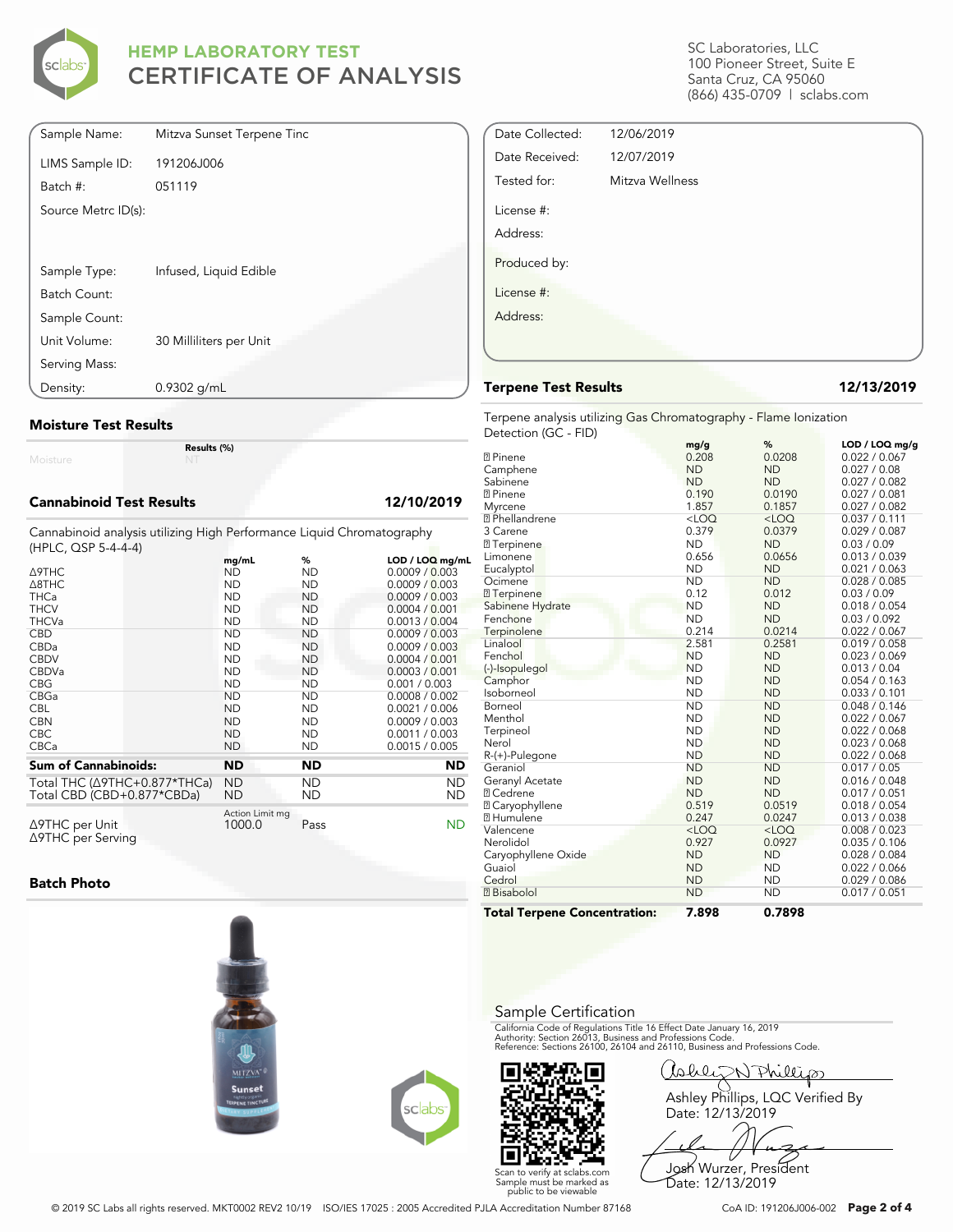

SC Laboratories, LLC 100 Pioneer Street, Suite E Santa Cruz, CA 95060 (866) 435-0709 | sclabs.com

| Sample Name:        | Mitzva Sunset Terpene Tinc |
|---------------------|----------------------------|
| LIMS Sample ID:     | 191206J006                 |
| Batch #:            | 051119                     |
| Source Metrc ID(s): |                            |
|                     |                            |
|                     |                            |
| Sample Type:        | Infused, Liquid Edible     |
| Batch Count:        |                            |
| Sample Count:       |                            |
| Unit Volume:        | 30 Milliliters per Unit    |
| Serving Mass:       |                            |
| Density:            | $0.9302$ g/mL              |

| Date Collected: | 12/06/2019      |
|-----------------|-----------------|
| Date Received:  | 12/07/2019      |
| Tested for:     | Mitzva Wellness |
| License #:      |                 |
| Address:        |                 |
| Produced by:    |                 |
| License #:      |                 |
| Address:        |                 |
|                 |                 |

#### **Pesticide Test Results - Pass 12/09/2019**

Pesticide, Fungicide and plant growth regulator analysis utilizing  $HPIC$ -Mass  $S$ 

| TH LONGSS SPECTIONICITY |      |                |                   |                      |  |
|-------------------------|------|----------------|-------------------|----------------------|--|
|                         |      | Results (µg/g) | Action Limit µg/g | Reporting Limit µg/g |  |
| Abamectin               | Pass | <b>ND</b>      | 0.3               | 0.091                |  |
| Bifenazate              | Pass | <b>ND</b>      | 5.0               | 0.035                |  |
| Bifenthrin              | Pass | <b>ND</b>      | 0.5               | 0.038                |  |
| <b>Boscalid</b>         | Pass | <b>ND</b>      | 10.0              | 0.023                |  |
| Etoxazole               | Pass | <b>ND</b>      | 1.5               | 0.022                |  |
| Imidacloprid            | Pass | <b>ND</b>      | 3.0               | 0.050                |  |
| Myclobutanil            | Pass | <b>ND</b>      | 9.0               | 0.044                |  |
| Piperonylbutoxide       | Pass | <b>ND</b>      | 8.0               | 0.020                |  |
| Pyrethrins              | Pass | <b>ND</b>      | 1.0               | 0.036                |  |
| Spinosad                | Pass | <b>ND</b>      | 3.0               | 0.031                |  |
| Spiromesifen            | Pass | <b>ND</b>      | 12.0              | 0.015                |  |
| Spirotetramat           | Pass | <b>ND</b>      | 13.0              | 0.042                |  |
|                         |      |                |                   |                      |  |

#### **Mycotoxin Test Results**

| Mycotoxin analysis utilizing HPLC-Mass Spectrometry |      | Results (µq/kq) Action Limit µq/kq | $LOD / LOQ \mu q/kg$ |
|-----------------------------------------------------|------|------------------------------------|----------------------|
| Aflatoxin B1, B2, G1, G2<br>Ochratoxin A            | - NT |                                    |                      |

Sample Certification

California Code of Regulations Title 16 Effect Date January 16, 2019<br>Authority: Section 26013, Business and Professions Code.<br>Reference: Sections 26100, 26104 and 26110, Business and Professions Code.



Callez N Phillips Ashley Phillips, LQC Verified By

Date: 12/13/2019

Scan to verify at sclabs.com Sample must be marked as public to be viewable Josh Wurzer, President Date: 12/13/2019

© 2019 SC Labs all rights reserved. MKT0002 REV2 10/19 ISO/IES 17025 : 2005 Accredited PJLA Accreditation Number 87168 CoA ID: 191206J006-002 **Page 3 of 4**